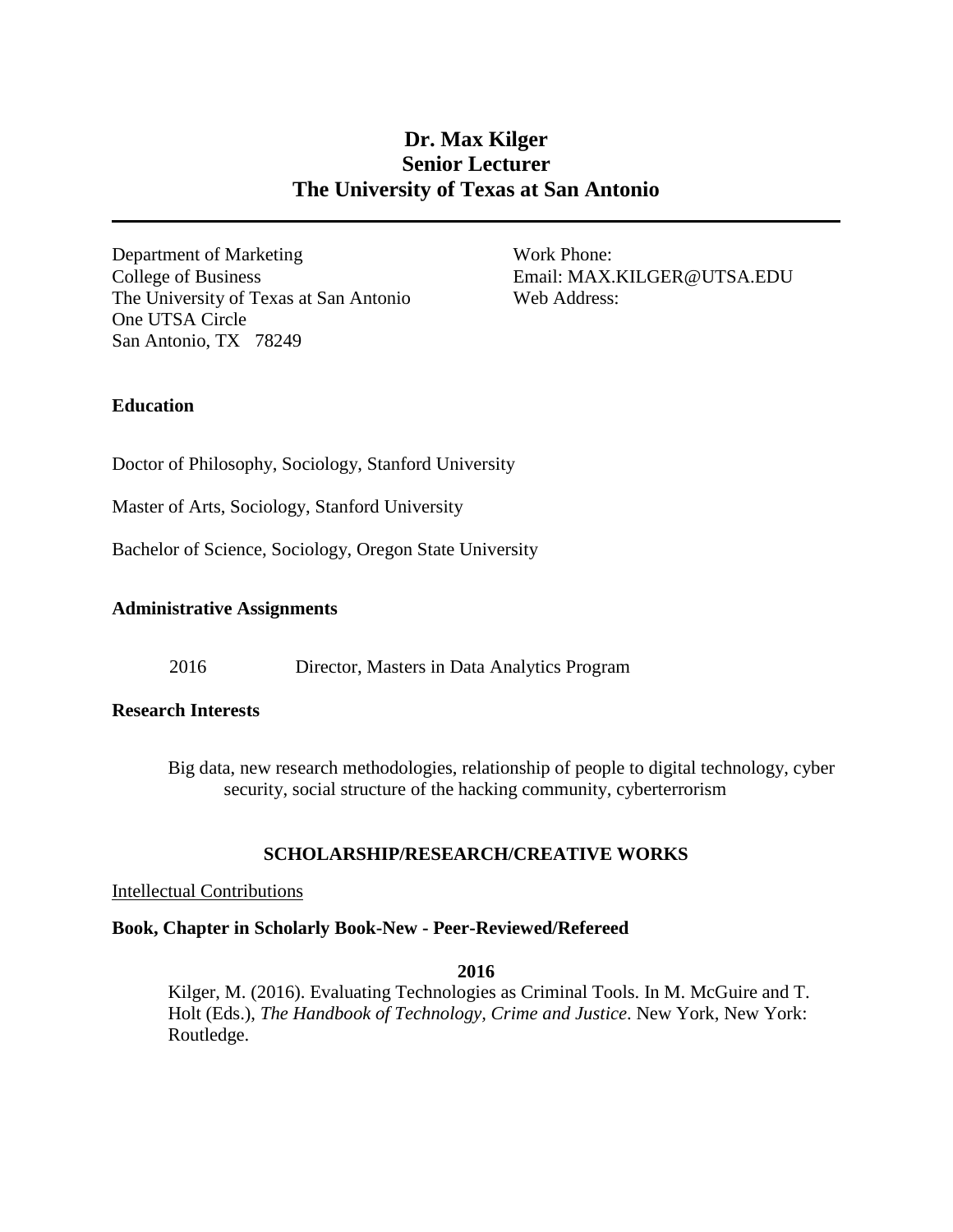# **Journal Article, Academic Journal - Peer-Reviewed/Refereed**

## **2016**

Holt, T., Kilger, M., Chiang, L., & Yang, C.-s. (2016). "Exploring the Correlates of Individual Willingness to Engage in Ideologically Motivated Cyber-Attacks." *Deviant Behavior*.

# **2012**

Kilger, M., & Holt, T. (2012). "Examining the Willingness to Attack Critical Infrastructure On and Off-line." *Crime & Delinquency, 58*(5), 798-82.

Kilger, M., Holt, T., Smirnova, O., & Strumsky, D. (2012). "Examining the Social Networks of Malware Writers and Hackers." *International Journal of Cyber Criminology, 6*(1), 891-903.

# **2007**

Kilger, M., & Romer, E. (2007). "Do Measures of Media Engagement Correlate with Product Purchase Likelihood?" *Journal of Advertising Research, 47*(3), 313-325.

#### **2004**

Garrick, B. J., Hall, J., Kilger, M., McDonald, J., O'Toole, T., Probst, P., Rindskopf Parker, e., Rosenthal, R., Trivelpiece, A., Van Arsdale, L., & Zebroski, E. (2004). "Confronting the Risks of Terrorism: Making the Right Decisions." *Reliability Engineering and System Safety, 86*(2), 129-176.

### **1994**

Kilger, M. (1994). "The Digital Individual." *Information Society, 10*(2), 93-99.

### **Conference Proceeding - Peer-Reviewed/Refereed**

### **2015**

Kilger, M. (2015). Integrating Human Behavior Into the Development of Future Cyberterrorism Scenarios. In IEEE (Eds.), *2015 10th International Conference on Availability, Reliability and Security (ARES)* (pp. 8). New York, New York: IEEE.

### **Book, Scholarly-New - Not Peer-Reviewed/Refereed**

### **2017**

Malin, C., Holt, T., Guaditis, T., & Kilger, M. (2017). Deception in the Digital Age. Cambridge, MA: Academic Press. (In Press)

# **2012**

Bodmer, S., Kilger, M., Carpenter, G., & Jones, J. (2012). Reverse Deception: Organized Cyber Counter-Exploitation. (pp. 464). New York, New York: McGraw-Hill.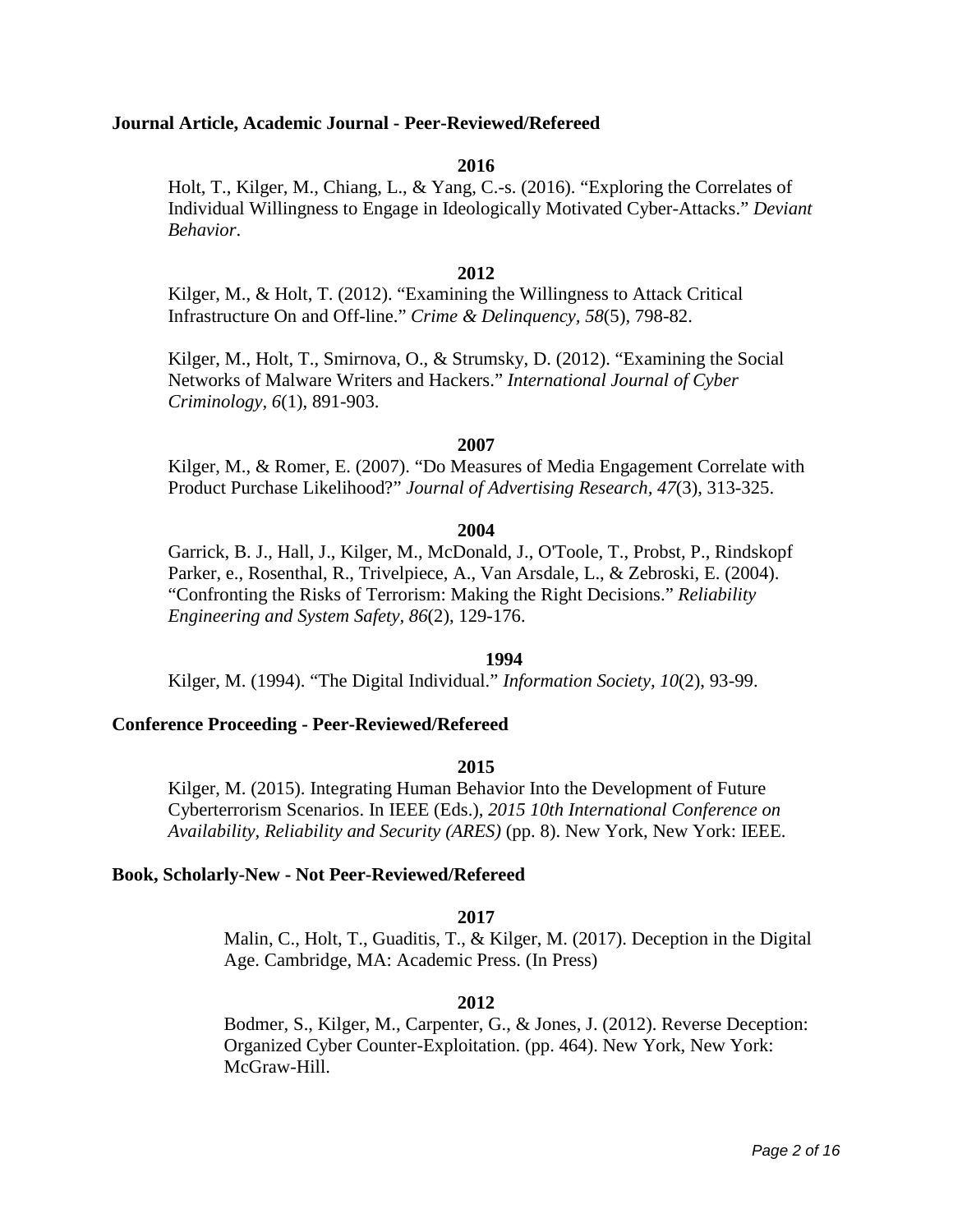# **Book, Chapter in Scholarly Book-New - Not Peer-Reviewed/Refereed**

# **2016**

Kilger, M. (2016). The Evolving Nature of Nation State – Malicious Online Actor Relationships. In Tom Holt (Eds.), *Cybercrime Through an Interdisciplinary Lens* (pp. 30). London: Routledge.

Kilger, M. (2016). Interventions, Policies, and Future Research Directions in Cybercrime. In Carlos Cuevas (Eds.), *The Wiley-Blackwell Handbook on the Psychology of Violence*. Hoboken, New Jersey: Wiley-Blackwell.

### **2015**

Kilger, M. Anticipating the Nature and Likelihood of a Cyberterror Community. In Tarek Saadawi (Eds.), *Critical Infrastructure Protection* (vol. 4). Carlisle, PA: Department of Defense, Strategic Studies Group, Army War College. (Accepted)

Holt, T., Kilger, M., Chiang, L., & Yang, C.-s. (2015). Exploring the Behavioral and Attitudinal Correlates of Civilian Cyberattacks. In Martin Bouchard (Eds.), *Social Networks, Terrorism and Counter-terrorism: Radical and Connected (Contemporary Terrorism Studies)* (pp. 26). New York, New York: Routledge.

## **2014**

Holt, T., Smirnova, O., Strumsky, D., & Kilger, M. (2014). Case Study: Advancing Research on Hackers Through Social Network Data. In Catherine Marcum and George Higgins (Eds.), *Social Networking as a Criminal Enterprise* (pp. 145-166). Boca Raton, FL: CRC Press.

### **2013**

Kilger, M. (2013). The Role of Nation States in Cyberattacks. In Thomas Holt and Bernadette Schell (Eds.), *Hackers and Hacking: A Reference Handbook* (pp. 6). Santa Barbara, California: ABC-CLIO.

Kilger, M. (2013). The Emergence of the Civilian Cyber Warrior. In Tarek Saadawi and Louis Jordan (Eds.), *Cyber Infrastructure Protection* (vol. 2, pp. 21). Carlisle, PA: Department of Defense, Strategic Studies Institute, Army War College.

### **2010**

Kilger, M. (2010). Social dynamics and the future of technology-driven crime. *Corporate Hacking and Technology Driven Crime: Social Dynamics and Implications*. Hershey, PA: IGI-Global.

### **2008**

Garrick, B. J., Christie, R. F., Hornberger, G. M., Kilger, M., & Stetkar, J. W. (2008). Terrorist attack on the national electrical grid. *Quantifying and Controlling Catastrophic Risks*. Waltham, MA: Academic Press.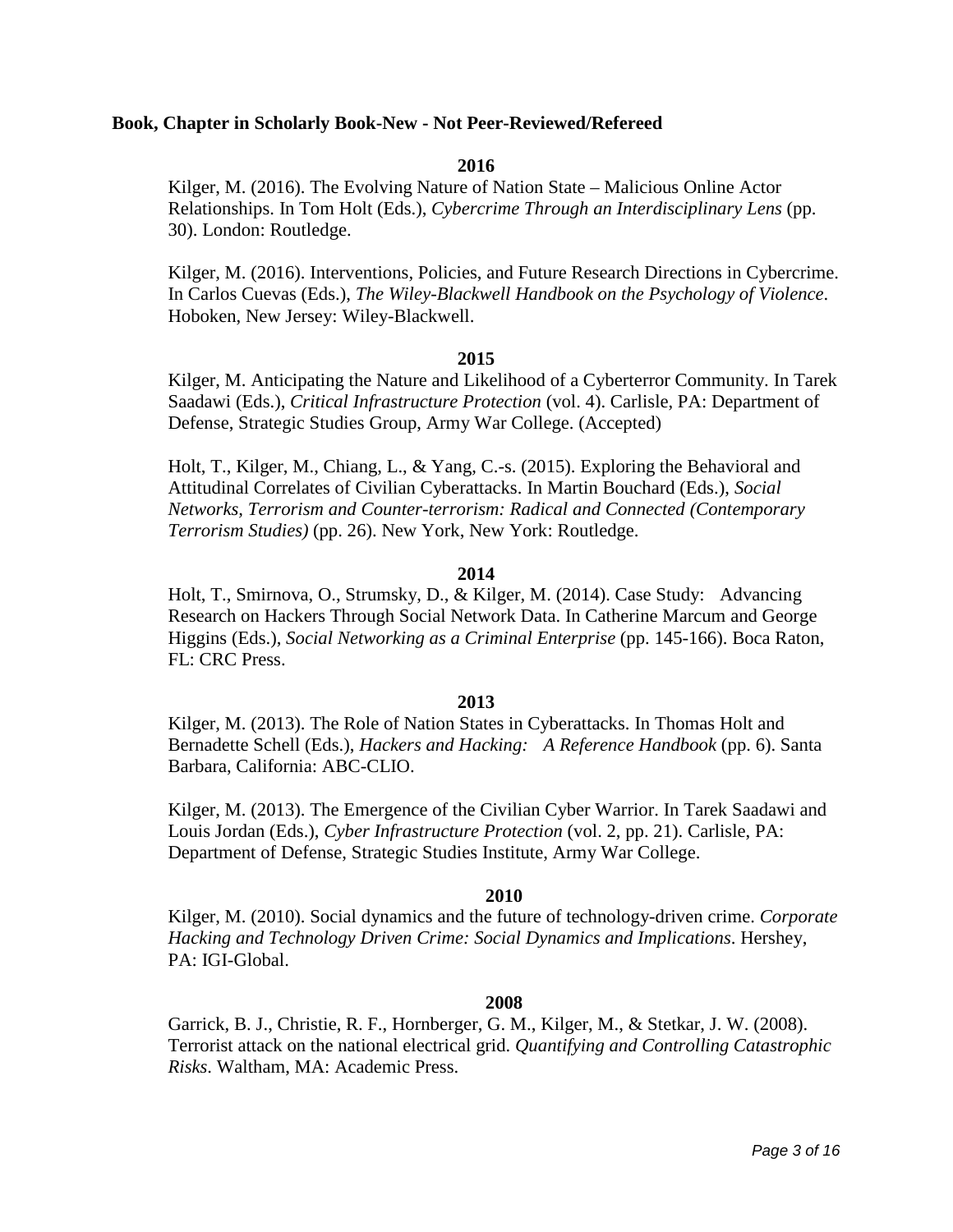# **Book, Chapter in Non-Scholarly Book-New - Not Peer-Reviewed/Refereed**

### **2004**

Kilger, M., Stutzman, J., & Arkin, O. (2004). Profiling. In The Honeynet Project (Eds.), *The Honeynet Project Know Your Enemy* (pp. 505-556). Boston, MA: Addison Wesley Professional.

# **2001**

Kilger, M., & Stutzman, J. (2001). In Their Own Words. In The Honeynet Project (Eds.), *Know Your Enemy: Revealing the Security Tools, Tactics and Motives of the BlackHat Community* (pp. 151-265). Indianapolis, IN: Addison Wesley.

### **Book Segment, Other - Not Peer-Reviewed/Refereed**

### **2015**

Kilger, M. Cybermarketing. *The SAGE Encyclopedia of Surveillance, Security, and Privacy*. Los Angeles, CA: Sage Publications. (In Press)

Kilger, M. (2015). Putting Big Data and Big Data Metrics into Perspective. In Stephen Rappaport (Eds.), *The Digital Metrics Field Guide*. Amsterdam: BIS Publishers.

## **Conference Proceeding - Not Peer-Reviewed/Refereed**

### **2008**

Holt, T., & Kilger, M. (2008). Techcrafters and Makecrafters: A Comparison of Two Populations of Hackers. In IEEE (Eds.), (pp. 67-78). Amsterdam: IEEE WISTDCS WOMBAT Proceedings.

Intellectual Property

## **2006**

Kilger, M., & Engel, W. Process and System for Integrating Information from Disparate Databases for Purposes of Predicting Consumer Behavior.20060143073, Experian.

### **Patent**

# **2013**

Kilger, M., Fetto, J., & Algranati, D. Multimedia Engagement Study.20130218638, Experian.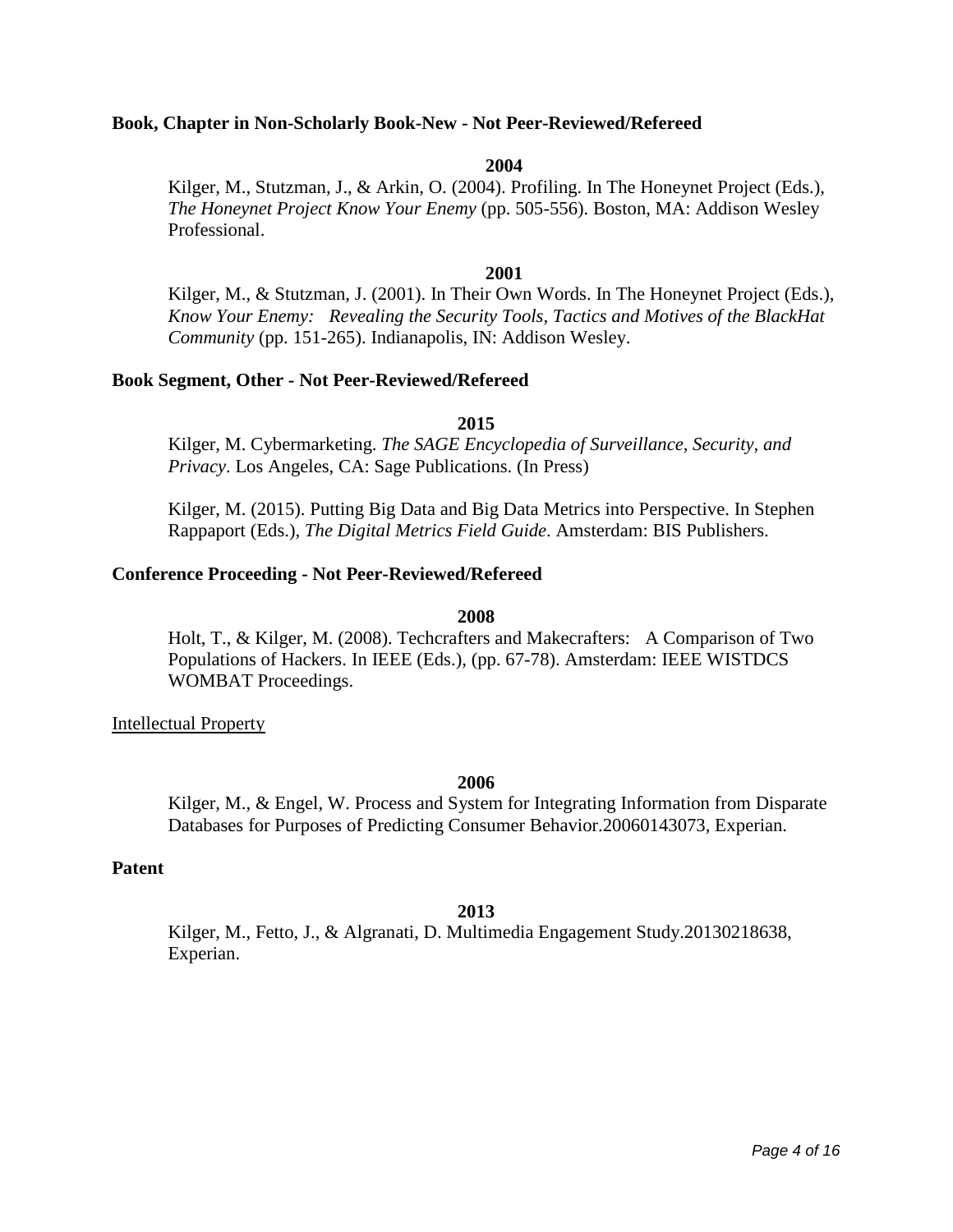Contracts, Fellowships, Grants, Sponsored Research and Residencies

# **Grant - Funded**

# **2016**

Kilger, M., "Contextual Analysis of the Social Dynamic of a Hackerspace," Sponsored by UTSA VPR Office, UTSA, \$2,500.00. (September 1, 2015 - August 31, 2016).

# **Sponsored Research - Funded**

# **2015**

Kilger, M., "Assessing the Prevalence and Financial Impact of Website Defacement in the UK Using an Analysis of 'Zone H'," Sponsored by British Home Office, Office of Security and Counter-terrorism, Other, \$15,656.00. (November 2014 - March 2015).

## Presentations

# **Invited Talk - Peer-Reviewed/Refereed**

# **2016**

Kilger, M., "Integrating Human Behavior into the Development of Future Cyber terrorism Scenarios," 2016 Annual Honeynet Project Workshop, The Honeynet Project, UTSA. (May 17, 2016).

Kilger, M., "Synergy and Discordance: Forecasting the Future Cooperation of Nation-states and Non-nation State Actors," 3rd Annual Michigan State University Interdisciplinary Conference on Cybercrime, Michigan State University, Michigan State University. (March 17, 2016).

# **2014**

Kilger, M., "Unclassified Talk on an Information Security Topic," 2nd Annual Psyber Behavioral Analysis Symposium, National Security Agency, Fort Meade, MD. (August 2014). (Completed)

# **2012**

Kilger, M. (Author & Presenter), "Personal Privacy Attitudes and Applications," Do Not Track Workshop, World Wide Web Consortium, Berkeley, CA. (November 26, 2012). (Completed)

# **2010**

Kilger, M. (Author & Presenter), "Black Hat, White Hat, Gray Hat, Red Hat: What Dr. Seuss Forgot to Tell You About the Computer Hacker Community 2.0," AUS2010, AusCERT, Brisbane, Australia. (May 19, 2010). (Completed)

Holt, T. (Author), & Kilger, M. (Author & Presenter), "The Role and Function of Social Networks in the Russian Malware Community," AUS2010, AusCERT, Brisbane, Australia. (May 19, 2010). (Completed)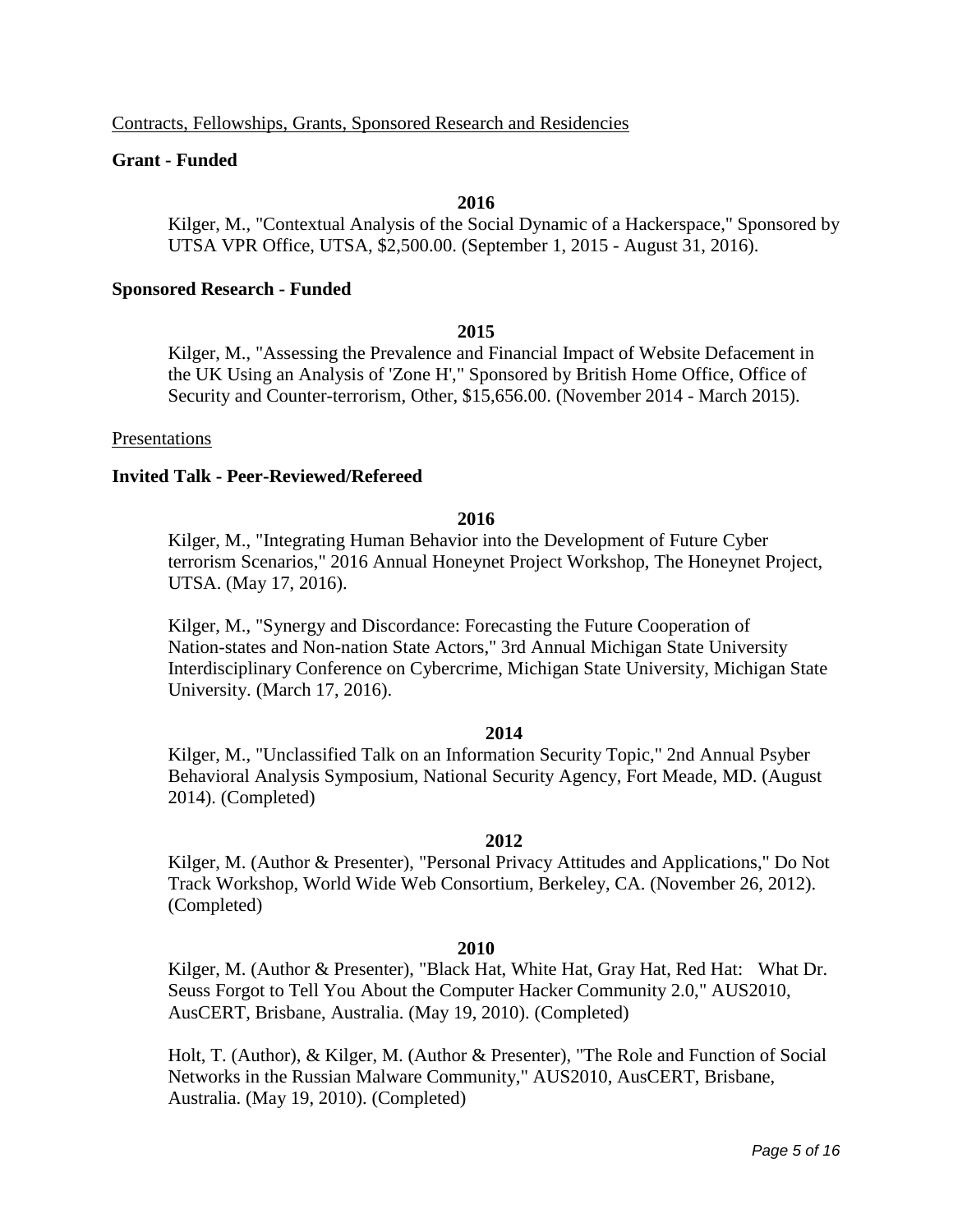Holt, T. (Author), & Kilger, M. (Author & Presenter), "Examining the behaviors of Russian malware writers (expanded edition to closed audience)," Australian Online Crime Symposium, AusCERT, Brisbane, Australia. (May 18, 2010). (Completed)

Kilger, M. (Author & Presenter), "Motivations and objectives that are shaping emerging and future information security threats," Source2010, Source Conference, Boston, MA. (April 20, 2010). (Completed)

### **2009**

Kilger, M. (Author & Presenter), "Some important emerging shifts in the motivations and objectives of cyberattackers," SeacureIT Security Conference, SeacureIT, Milan, Italy. (October 21, 2009). (Completed)

Holt, T. (Author & Presenter), Kilger, M. (Author & Presenter), Strumsky, D. (Author), & Smirnova, O. (Author), "Identifying, exploring and predicting threats in the Russian malware hacker community," DEFCON17, DEFCON, Las Vegas, NV. (July 31, 2009). (Completed)

Kilger, M. (Author & Presenter), "Basic profiling perspectives in the digital world," Annual Honeynet Project workshop, IMPACT United Nations backed cyber threat research center, Putrajaya, Malaysia. (March 2, 2009). (Completed)

### **2007**

Kilger, M. (Author & Presenter), "An example of a successful international information security research alliance," Third Annual European Network and Information Security Conference, European Commission, Vilnius, Lithuania. (November 20, 2007). (Completed)

# **2005**

Kilger, M. (Author & Presenter), "Ghosts in the machine," 22C3 Computer Chaos Conference, Computer Chaos Club, Berlin, Germany. (December 27, 2005). (Completed)

### **2003**

Kilger, M. (Author & Presenter), "Different perspectives on the social structure and actors within the hacker counterculture," Future of Cybercrime Conference, FBI Behavior Science Unit, FBI Academy, Quantico, VA. (August 2003). (Completed)

### **2002**

Kilger, M. (Author & Presenter), "Social motivations of the black hat community," AusCERT 2002, AusCERT, Surfers Paradise, Australia. (May 2002). (Completed)

# **Keynote/Plenary Address - Peer-Reviewed/Refereed**

# **2004**

Kilger, M. (Author & Presenter), "Clarice meets the matrix: The science of profiling takes a whole new direction," AusCERT2004, AusCERT, Brisbane, Australia. (May 2004). (Completed)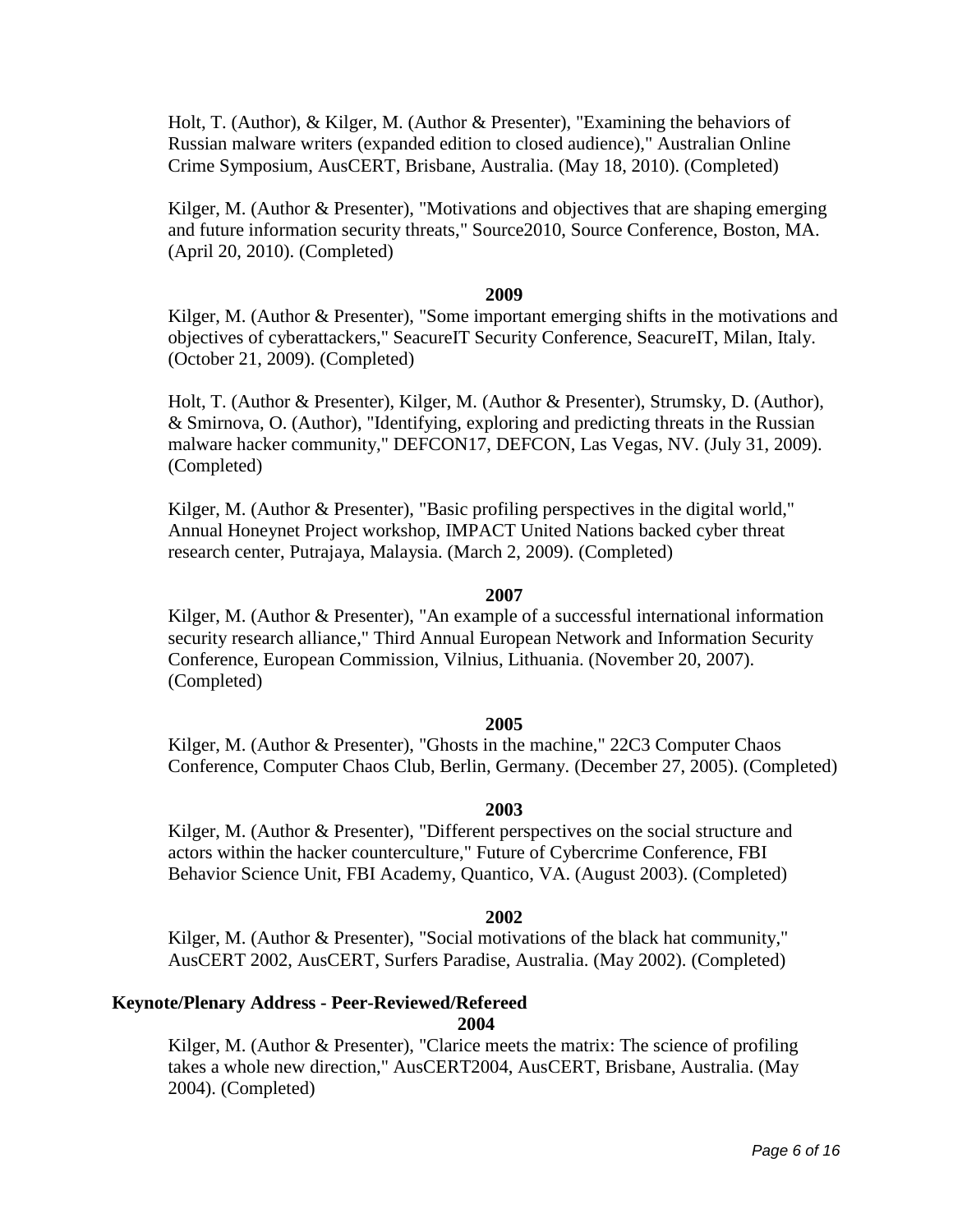# **Lecture - Peer-Reviewed/Refereed**

# **2017**

Kilger, M. (Author & Presenter), & Ngyuen, C. (Author), "Asymmetry in Cyberattack Targets: A Social Science Perspective," NATO training course - Terrorist Use of Cyberspace, NATO, Ankara, Turkey. (April 25, 2017). (Completed)

Kilger, M. (Author & Presenter), "Anticipating the Nature and Likelihood of a Cyberterror Community," artintoscience conference, information security community, Austin, Texas. (January 25, 2017). (Completed)

## **2016**

Kilger, M. (Author & Presenter), & Ngyuen, C. (Author), "Asymmetry in Cyberattack Targets: Comparisons between Foreign Country and Homeland as Terrorist Target," NATO training course - Terrorist Use of Cyberspace, NATO, Ankara, Turkey. (November 8, 2016). (Completed)

Kilger, M. (Author & Presenter), "Integrating Human Behavior Into the Development of Future Scenarios of Terrorist Use of Cyberspace," NATO training course - Terrorist Use of Cyberspace, NATO, Ankara, Turkey. (November 7, 2016). (Completed)

### **2015**

Kilger, M. (Author & Presenter), "Integrating Human Behavior Into the Development of Future Scenarios of Terrorist Use of Cyberspace," NATO training course - Terrorist Use of Cyberspace, NATO, Ankara, Turkey. (November 12, 2015). (Completed)

### **Oral Presentation - Peer-Reviewed/Refereed**

# **2013**

Kilger, M. (Author & Presenter), McGavick, H. (Author), & Spayer, A. (Presenter), "Influence of the growing Hispanic population on non-Hispanics," Rethink! Conference, Advertising Research Foundation, New York, New York. (March 17, 2013). (Completed)

# **Panelist - Peer-Reviewed/Refereed**

### **2010**

Kilger, M. (Panelist), McIntyre, S. (Panelist), Ranum, M. (Panelist), Dingledine, R. (Panelist), MacGibbon, A. (Panelist), Gampe, P. (Panelist), & Redhead, T. (Panelist), "Information Security Speed Debate Panel," AusCERT 2012, AusCERT, Brisbane, Australia. (May 19, 2010). (Completed)

# **Paper - Peer-Reviewed/Refereed**

# **2015**

Kilger, M. (Author & Presenter), "Integrating Human Behavior Into the Development of Future Cyberterrorism Scenarios," 2015 10th International Conference on Availability,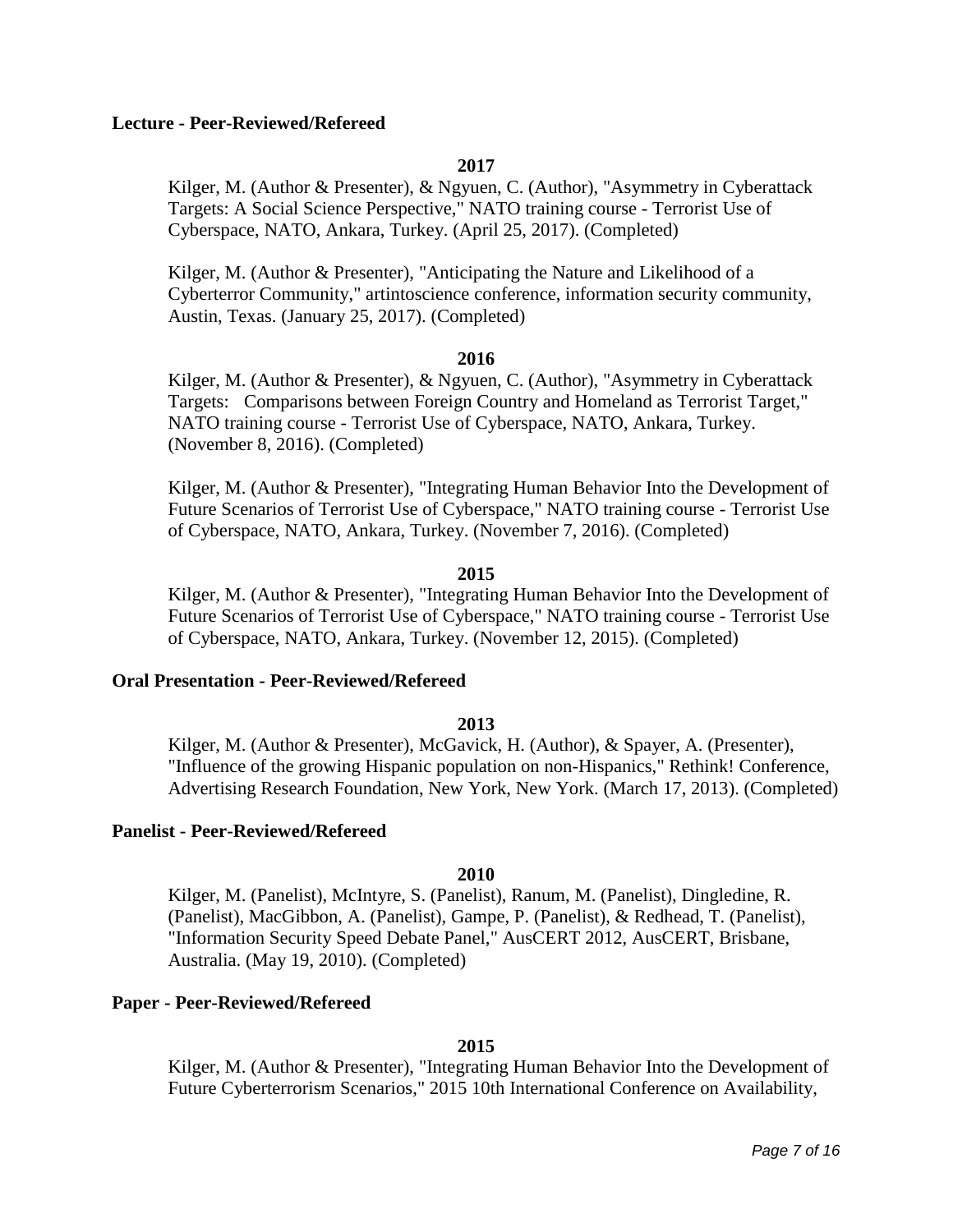Reliability and Security (ARES), IEEE, Toulouse, France. (August 24, 2015). (Completed)

Bourtese, J. (Author & Presenter), Kilger, M. (Author), & Leonard, J. (Author), "Patterns of Response and Nonresponse to Sexual Orientation Measures," American Association for Public Opinion Research Annual Conference, American Association for Public Opinion Research, Hollywood, FL. (May 14, 2015). (Completed)

Leonard, J. (Author & Presenter), Kilger, M. (Author), & Bouterse, J. (Author), "The Effects of Total Navigational Burden, Length of Instrument and Page Complexity on Item Non-Response," American Association for Public Opinion Research Annual Conference, American Association for Public Opinion Research, Hollywood, FL. (May 14, 2015). (Completed)

Kudisch, C. (Author & Presenter), Kilger, M. (Author), Leonard, J. (Author), & Palit, C. (Author), "U.S. Hispanic Receptivity to Self-Reported Measure of Sexual Orientation," American Association for Public Opinion Research Annual Conference, American Association for Public Opinion Research, Hollywood, FL. (May 14, 2015). (Completed)

# **2014**

Dobrikova, R., Kudisch, C., Sanford, S., & Kilger, M., "Challenges and strategies involved in adapting a very large scale survey for online administration," American Association for Public Opinion Research Annual Conference, American Association for Public Opinion Research, Anaheim, CA. (August 8, 2014). (Completed)

# **2013**

Kilger, M. (Author), & Boals, T. (Author & Presenter), "The mechanics of GPS geolocation for mobile devices: Their potential for measurement error and some illustrative data," American Association for Public Opinion Research Annual Conference, American Association for Public Opinion Research, Boston, MA. (May 16, 2013). (Completed)

Kilger, M. (Author & Presenter), & Romer, E., "A cost efficient scalable strategy for estimation of advertising ROI," Print and Digital Research Forum Semi-Annual Conference, Print and Digital Research Forum, Nice, France. (October 13, 2013). (Completed)

# **2012**

Kilger, M., & Jovanova, D., "Predictors of Personal Data Privacy Attitudes and Behaviors and the Consequences for Survey Researchers," American Association for Public Opinion Research Annual Conference, American Association for Public Opinion Research, Orlando, FL. (May 17, 2012). (Completed)

Kilger, M. (Author & Presenter), & Boals, T. (Author), "The exponential growth in mobile devices such as smartphones and tablets has spurred interest in these devices for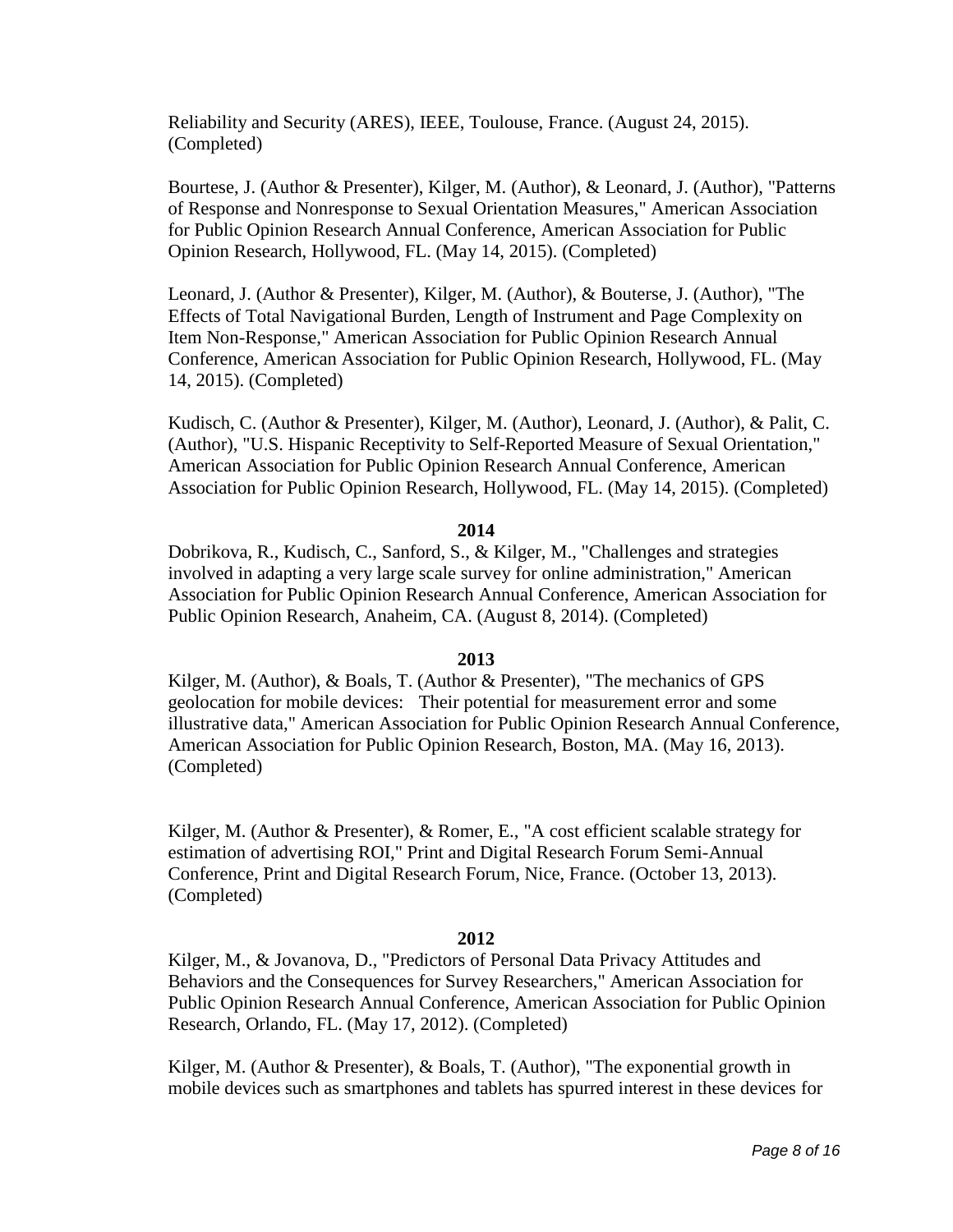several key reasons. First is their use as a new method of survey administration. A number of researchers are utilizing smartphones and tablets already owned by respondents as portable survey instrument delivery and data collection platforms. The second reason researchers are interested in these devices is they can also be used as passive data collection devices. With mobile metering technology downloaded on their devices, they can be used to record how respondents use their smartphones and tablets to surf the web, consume traditional media such as television shows and movie as well as music, utilize voice and alternative forms of communication such as texting and picture messaging and deploying geospatial data in their everyday lives. This is the focus of the paper.," American Association for Public Opinion Research Annual Conference, American Association for Public Opinion Research, Orlando, FL. (May 17, 2012). (Completed)

Kilger, M. (Author & Presenter), Leonard, J. (Author), Simantov, E. (Author), & Mathis, T. (Author), "Exploring media use today: Profiles of cross-platform media consumption," Rethink! Conference, Advertising Research Foundation, New York, New York. (March 26, 2012). (Completed)

# **2011**

Kilger, M. (Author & Presenter), & Palit, C. (Author), "Consumer Confidence and Consumer Purchase Behavior During the Economic Crisis of 2008," American Association for Public Opinion Research Annual Conference, American Association for Public Opinion Research, Phoenix, AZ. (May 14, 2011). (Completed)

Palit, C. (Author & Presenter), & Kilger, M. (Presenter), "An analysis of the relationship between public sentiment and corporate performance during a crisis as illustrated by the British Petroleum Gulf Coast crisis," American Association for Public Opinion Research Annual Conference, American Association for Public Opinion Research, Phoenix, AZ. (May 12, 2011). (Completed)

Kilger, M. (Author & Presenter), & Romer, E. (Author), "Unique learnings in creating a 360 view of mobile consumers," Print and Digital Research Forum Semi-Annual Conference, Print and Digital Research Forum, San Francisco, CA. (October 2011). (Completed)

# **2010**

Kilger, M. (Author & Presenter), & Shagran, C. (Author), "Time series analysis of consumers reaction to economic recession," Rethink! Conference, Advertising Research Foundation, New York, New York. (March 22, 2010). (Completed)

# **2009**

Kilger, M. (Author & Presenter), Dougherty, H. (Author), & Lipton, T. (Author), "Islands in the clickstream: An analysis of pathways to a magazine title," Worldwide Readership Research Symposium, Worldwide Readership Research Forum, Valencia, Spain. (October 11, 2009). (Completed)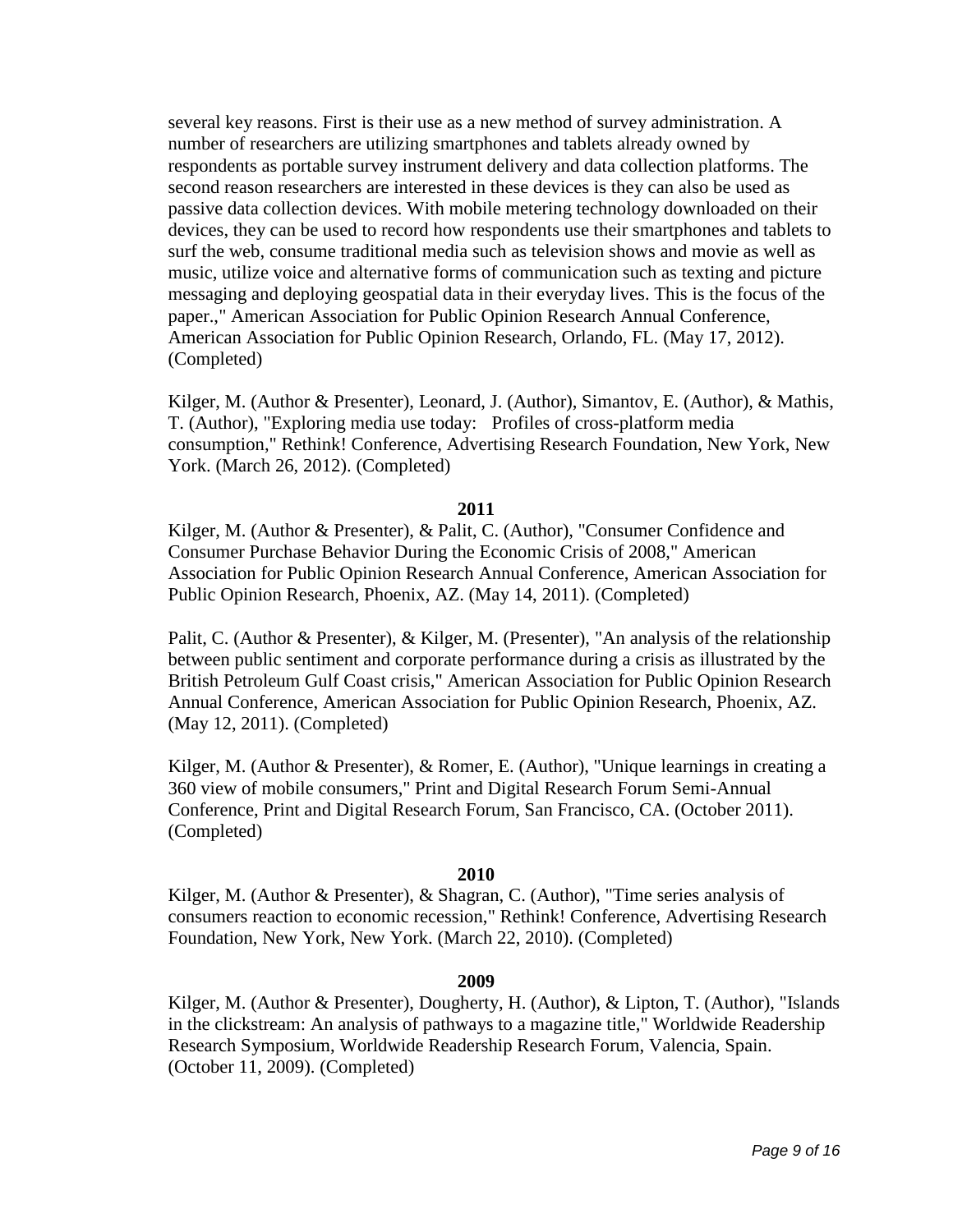# **2008**

Kilger, M. (Author & Presenter), & Holt, T. (Author), "Techcrafters and makecrafters: A comparison of two populations of hackers," WOMBAT conference, EU Commission and the Free University of Amsterdam, Amsterdam, The Netherlands. (April 21, 2008). (Completed)

Kilger, M. (Author & Presenter), "Media engagement - developing consistent measures across multiple media channels," ESOMAR World Wide Media Measurement Conference, ESOMAR, Budapest, Hungary. (June 2008). (Completed)

### **2005**

Kilger, M. (Author & Presenter), "Obesity and consumer choice: Understanding the relationship between body size and consumer behavior," ESOMAR Consumer Insights Conference, ESOMAR, Barcelona, Spain. (November 2005). (Completed)

Kilger, M. (Author & Presenter), "Temporal and antecedent patterns in magazine and newspaper reading," Worldwide Readership Research Symposium, Worldwide Readership Research Forum, Prague, Czech Republic. (October 2005). (Completed)

#### **2004**

Kilger, M. (Author & Presenter), "Demographic, behavioral and attitudinal changes in the migration from low speed to high speed Internet access," ESOMAR Online and Outdoor Conference, ESOMAR, Geneva, Switzerland. (June 2004). (Completed)

Kilger, M. (Author & Presenter), "Media multiplexing in the United States," ESOMAR Television Audience Conference, ESOMAR, Geneva, Switzerland. (June 2004). (Completed)

## **1993**

Kilger, M. (Author & Presenter), "The Digital Individual," CFP'93, Computer Professionals for Social Responsibility, Burlingame, CA. (March 9, 1993). (Completed)

### **Briefing - Not Peer-Reviewed/Refereed**

# **2015**

Kilger, M. (Author & Presenter), "Briefing on a number of cyber security issues," The Home Office, Department of Security and Counterterrorism, London, England. (August 27, 2015). (Completed)

### **Invited Talk - Not Peer-Reviewed/Refereed**

# **2016**

Kilger, M., "Be Careful What You Wish For: The Importance of Heuristics and Measurement in Big Data," Texas Fresh Air Conference, University of Texas Regents, UTSA. (March 31, 2016). (Completed)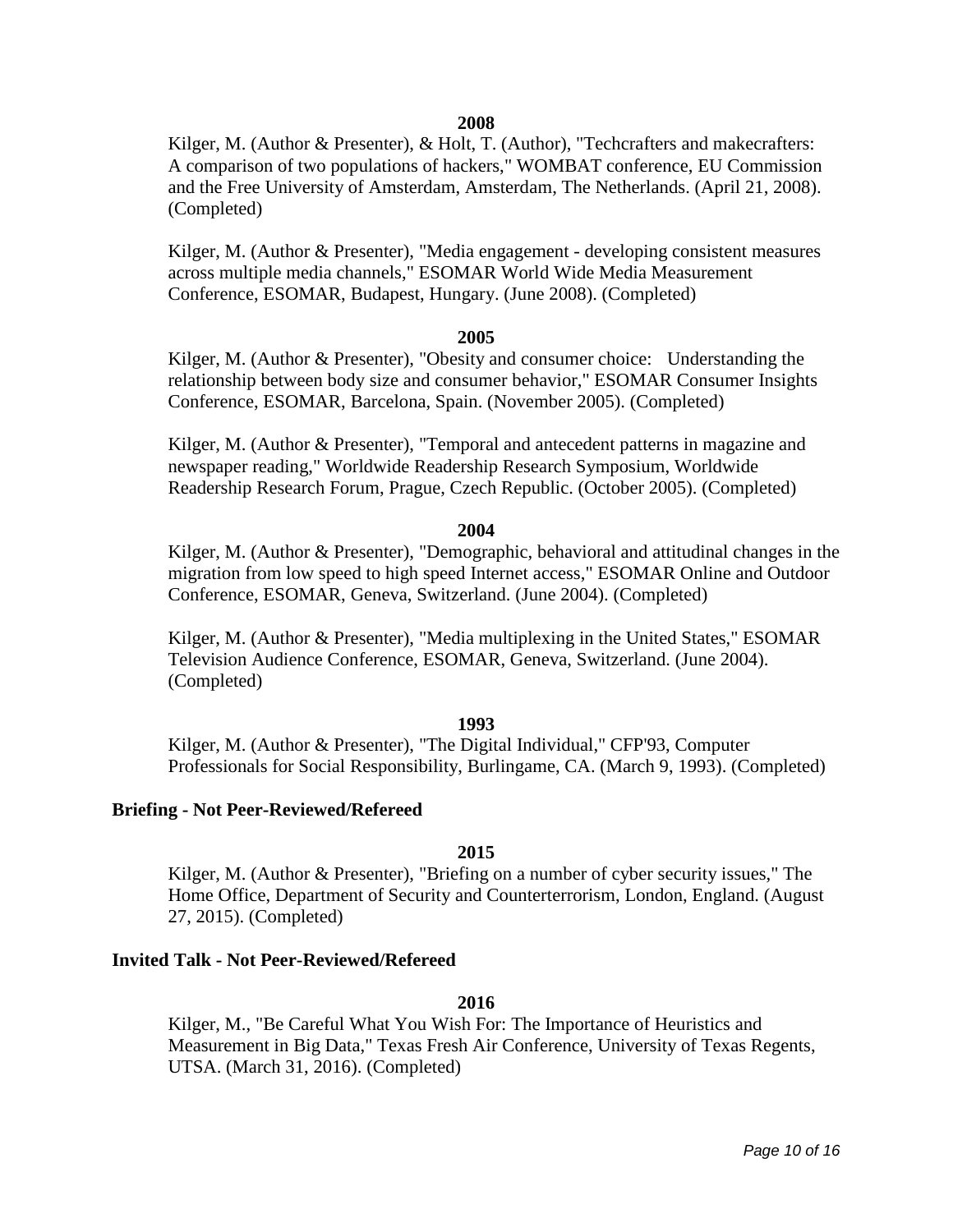Kilger, M., "Big data; Leveraging new analytical strategies," Real Estate Council of San Antonio, San Antonio, TX. (August 1, 2016). (Completed)

# **2014**

Kilger, M. (Author & Presenter), "Nation state versus kids who skate: the role of social scientists in identifying and understanding emerging cyberthreats," Annual Michigan State University Interdisciplinary Conference on Cybercrime, Michigan State University, Michigan State University. (March 23, 2014). (Completed)

Kilger, M. (Author & Presenter), "The future of emerging cyberthreats," TEDxFAU, TEDx, Florida Atlantic University, Jupiter, FL. (April 18, 2014). (Completed)

### **2012**

Kilger, M. (Author & Presenter), "The nature of the Hisapnic mobile market," Portada Mobile Marketing Forum, Portada, New York, New York. (November 7, 2012). (Completed)

### **2011**

Kilger, M. (Author & Presenter), "Motivations for malicious online behavior and consequent emerging cross-national cyberthreats," Center for Policing, Intelligence and Counter-terrorism, McQuarie University, Sydney, Australia. (December 7, 2011). (Completed)

Kilger, M. (Author & Presenter), "The emerging threat from the civilian cyber warrior," Workshop on Cyber Security and Global Threats, Office of Naval Research, George Mason University and Hungary CERT, Budapest, Hungary. (May 31, 2011). (Completed)

Kilger, M. (Author & Presenter), & Holt, T. (Author & Presenter), "Understanding the social behavior of cyberattackers on and offline," Honeynet Project Annual Workshop, EISEA and the Honeynet Project, Paris, France. (March 22, 2011). (Completed)

Kilger, M., "What is possible - what is needed in big data analytics," Advertising Research Foundation Industry Leader Forum, Advertising Research Foundation, New York, New York. (October 27, 2011). (Completed)

### **2010**

Kilger, M. (Author & Presenter), "Motivations for malicious online behavior and consequent emerging cross-national cyberthreats," Workshop on Cyber Security and Global Threats, Office of Naval Research, George Mason University and Swiss Federal Institute of Technology, Zurich, Switzerland. (July 7, 2010). (Completed)

### **2008**

Kilger, M. (Author & Presenter), "A look at emerging threats on the Internet from a social scientist's eyes," Interdisciplinary Conference on Cybercrime, University of North Carolina, Charlotte, Charlotte, NC. (May 15, 2008). (Completed)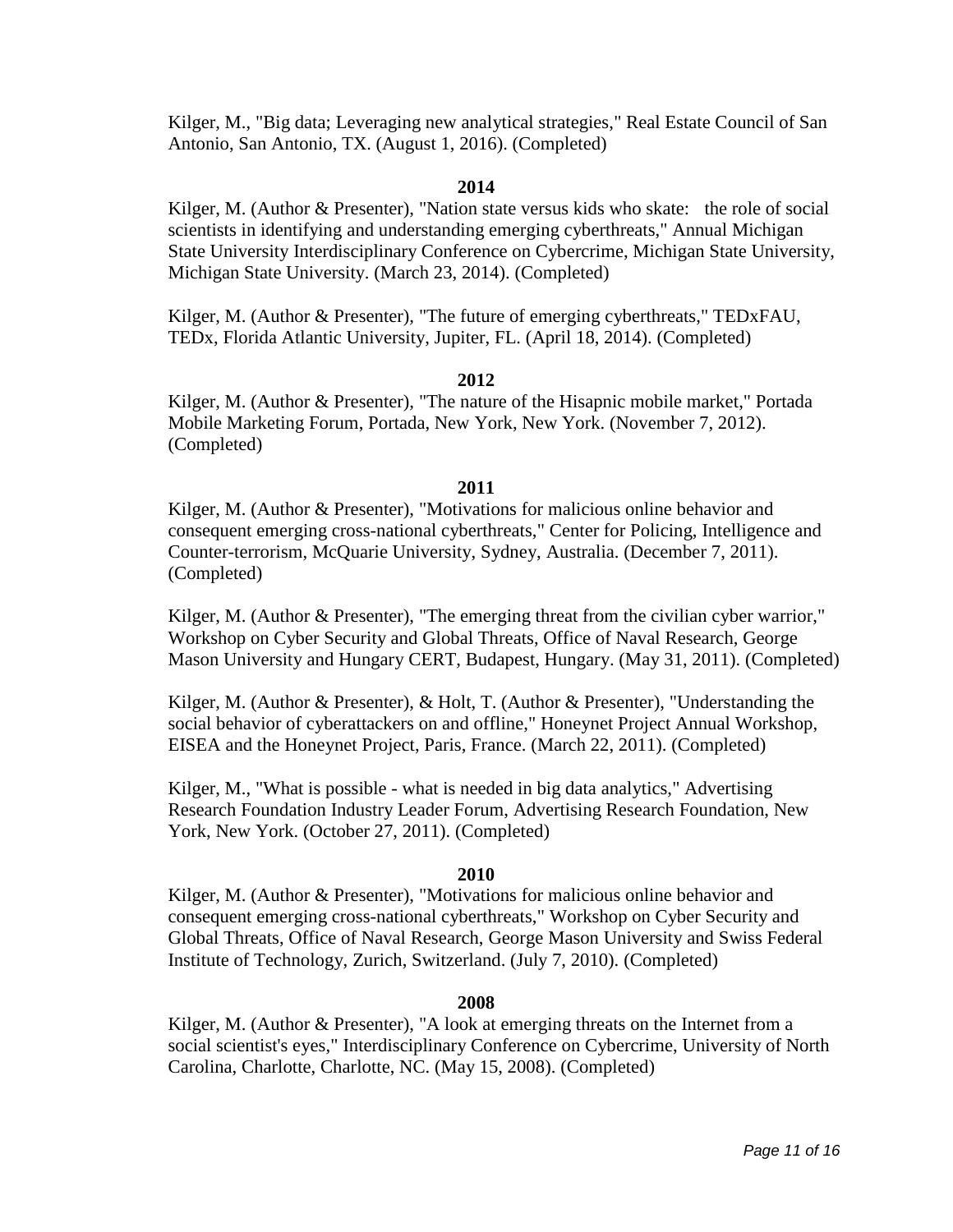# **2006**

Kilger, M. (Author & Presenter), & Watson, D. (Author & Presenter), "Profiling the black hat community," Information Security Conference, Pacific Northwest National Laboratories, Hanford, WA. (March 2006). (Completed)

### **2005**

Kilger, M. (Author & Presenter), "Motivations of the black hat community," EADS security meeting, European Aeronautic Defense and Space Systems, Paris, France. (February 2005). (Completed)

### **2004**

Kilger, M. (Author & Presenter), "Can you catch more bees with a honeynet?," CSFG meeting, U.S. Department of Energy, Washington, D.C. (July 2004). (Completed)

Kilger, M. (Author & Presenter), "Hacker profiling for law enforcement and intelligence agencies," Law enforcement conference, U.S. Attorney's Office, Chicago, IL, Chicago, IL. (October 2004). (Completed)

### **2002**

Kilger, M. (Author & Presenter), "White hat, black hat, red hat, gray hat: A look into the social structure of the computer hacking community," Department of Energy Mission Computing Conference, U.S. Department of Energy, Washington, D.C. (February 2002). (Completed)

### **Keynote/Plenary Address - Not Peer-Reviewed/Refereed**

### **2016**

Kilger, M., "The Faces Behind Digital Crime and Cyberterrorism," National Science Writers Conference, National Science Writers Association, San Antonio, TX. (October 30, 2016). (Completed)

### **2013**

Kilger, M. (Author & Presenter), "The future of emerging cyberthreats and the potential effects on commerce and national security," Congreso Seguridad en Computo, UNAM university and UNAM CERT, Mexico City, Mexico. (November 2013). (Completed)

### **Lecture - Not Peer-Reviewed/Refereed**

## **2017**

Kilger, M., "Potential Motivations That Prompt Entities to Perform Cyber Operations," South Central NSA/DHS National Center of Academic Excellence (CAE) Regional Resource Center (CRRC), San Antonio College. (April 12, 2017). (Completed)

### **2016**

Kilger, M., "Homeland Security and Multidisciplinary Approaches – Get Involved!," UTSA DHS Scholars Lecture Series, University of Texas at San Antonio, UTSA. (October 25, 2016). (Completed)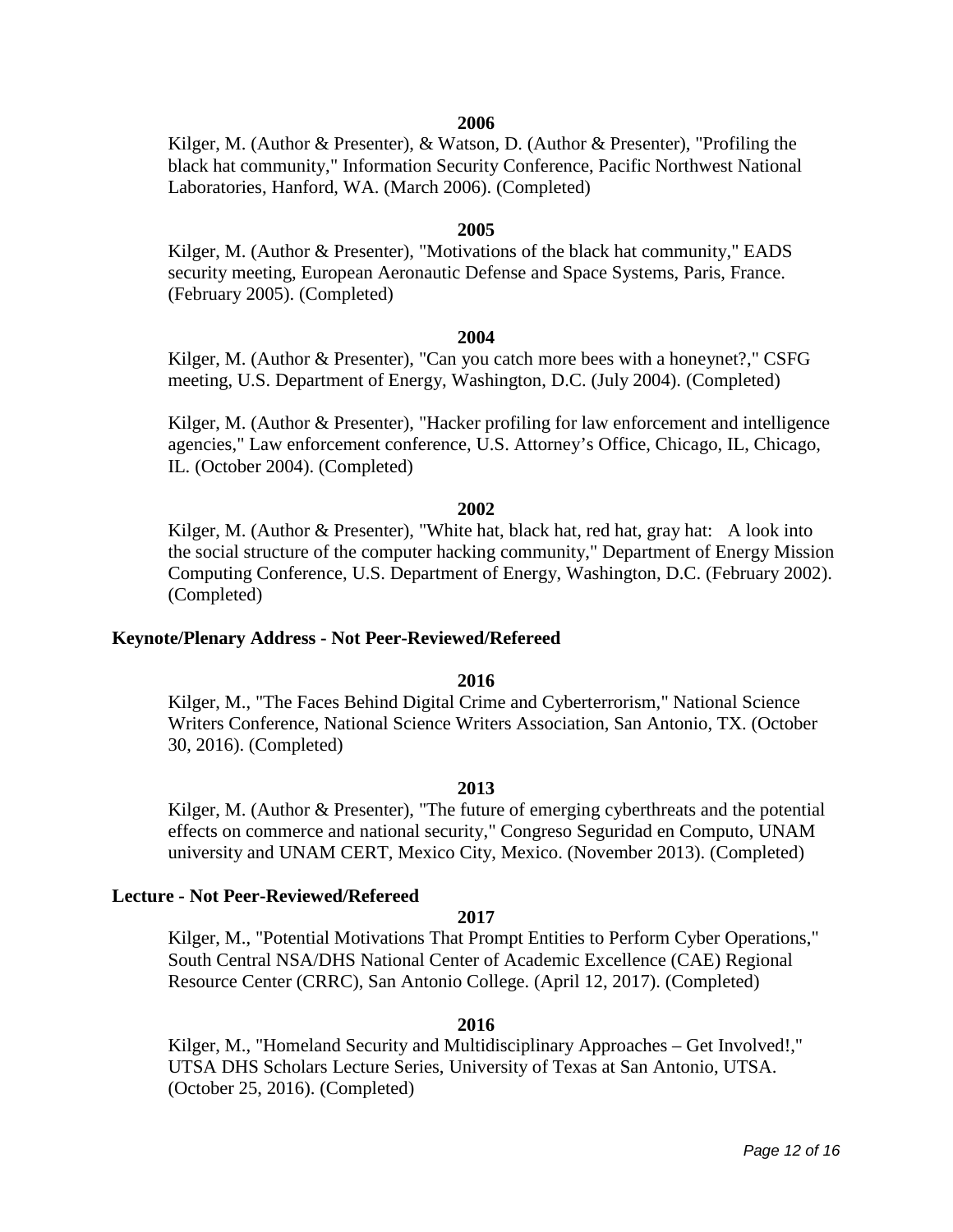# **2011**

Kilger, M. (Author & Presenter), "Big data; Leveraging new analytical strategies," Big Data Workshop, Advertising Research Foundation, New York, New York. (October 2011). (Completed)

### **Oral Presentation - Not Peer-Reviewed/Refereed**

# **2014**

Kilger, M. (Author & Presenter), "Personal privacy attitudes," Direct Marketing Association Email Evolution Conference, Direct Marketing Association, Miami, FL. (February 12, 2014). (Completed)

### **Panel Member - Not Peer-Reviewed/Refereed**

#### **2002**

Kilger, M. (Panelist), "Panel Discussion," Defending Against Information Warfare Conference, Strategic Research Institute, Arlington, VA. (March 2002). (Completed)

### **Paper - Not Peer-Reviewed/Refereed**

## **2015**

Kilger, M. (Author & Presenter), "Anticipating the Nature and Likelihood of a Cyberterror Community," Critical Infrastructure Protection Conference 2015, Department of Defense, Strategic Studies Group, Army War College, CCNY, New York City, New York. (September 13, 2015). (Completed)

### **2011**

Kilger, M. (Author & Presenter), "Rise of the Civilian Cyber Warrior," Critical Infrastructure Protection Conference 2011, Department of Defense, Strategic Studies Group, Army War College, New York, New York. (June 8, 2011). (Completed)

# **Round Table discussion - Not Peer-Reviewed/Refereed**

# **2017**

Kilger, M., & Dietrich, G. B., "Discussion of Cyberterrorism and US National Security Policy," US Department of State. (January 26, 2017). (Completed)

## **member of panel - Not Peer-Reviewed/Refereed**

### **2015**

Kilger, M. (Panelist), Ahearne, M., Davied, D., Swaminathan, V., & Jaworski, B., "The Pursuit of Relevant, Meaningful Firm-Focused Research," American Marketing Association Winter Educator's Conference, American Marketing Association, San Antonio, TX. (February 13, 2015). (Completed)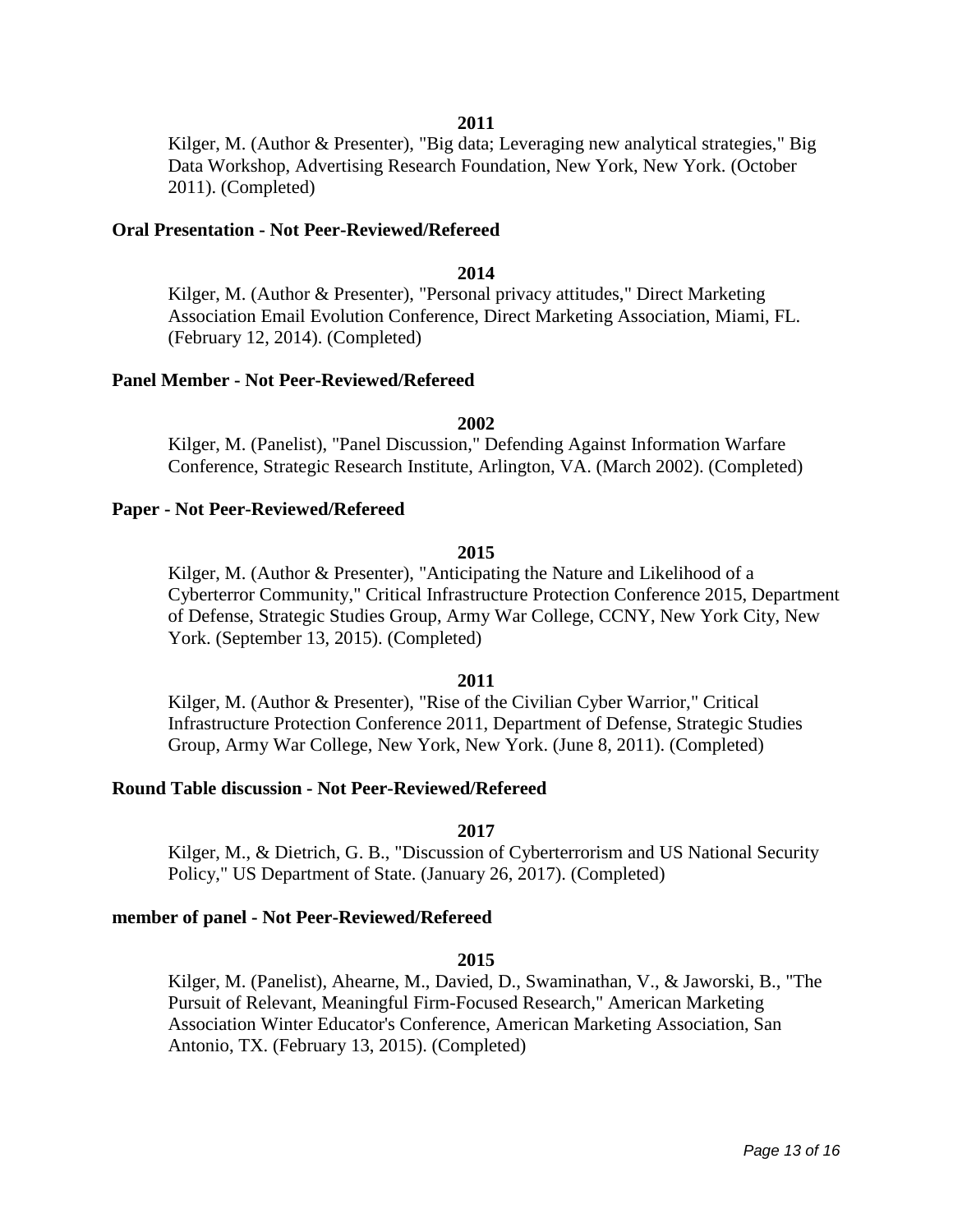# **TEACHING**

# **Teaching Interests**

Statistics, research methodology, human aspects of cyber security, nature of cyberterrorism

# **Courses Taught**

**Graduate** MS5003 MS5023

**Undergraduate** MKT 3083

# **Directed Student Learning**

Informal statistics mentoring, "Statistical Mentoring." In-Process, (August 2015 - Present). Advised: Cameron Nguyen

# **Other Instructional Activities**

2015 Workshop, TSERI, Teach some of the interns at the TSERI program the SAS statistical package so that they can begin to analyze data for some of the projects that TSERI is carrying out.

# **SERVICE**

# **College Service**

2015 - Present Faculty Advisor, Masters in Data Analytics Program

# **University Service**

| 2016        | Committee Member, RIEAG Committee, UTSA                                                    |
|-------------|--------------------------------------------------------------------------------------------|
| 2016        | Workshop Organizer, Key Organizer Information Security Conference,<br>The Honeynet Project |
| 2016        | Committee Member, Program Committee - 2016 Texas Fresh Air<br>Conference, UT System        |
| 2015 - 2016 | Faculty Mentor, TSERI, UTSA                                                                |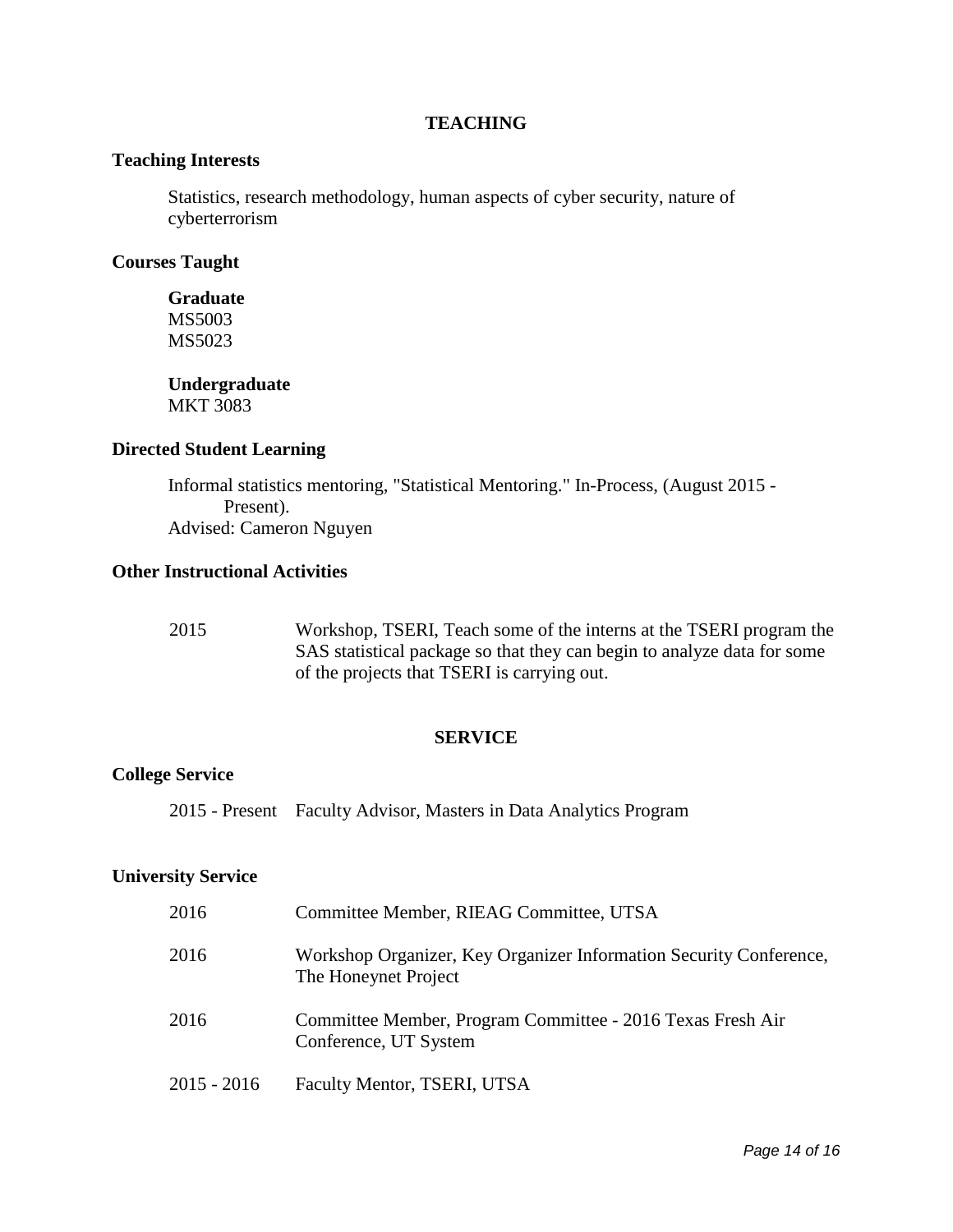| 2015 |  |  | Workshop Organizer, Key Organizer Big Data Conference, UTSA |  |
|------|--|--|-------------------------------------------------------------|--|
|      |  |  |                                                             |  |

# **Professional Service**

|      | 2016 - Present Nominated for the program, DHS SAGE program                                          |
|------|-----------------------------------------------------------------------------------------------------|
| 2016 | Reviewer, Journal Article, International Journal of Offender Therapy<br>and Comparative Criminology |

# **Public Service**

|               | 2016 - Present Board Member, The Honeynet Project                                      |
|---------------|----------------------------------------------------------------------------------------|
|               | 2009 - Present Committee Member, The Honeynet Project                                  |
|               | 2000 - Present Committee Chair, The Honeynet Project                                   |
| 2016          | Committee Member, UTSA IT Task Force Committee                                         |
| $2002 - 2003$ | Committee Member, National Academy of Engineering<br><b>Counterterrorism Committee</b> |

# **Awards, Honors, and Biographical Listings**

| 2017 | UTSA College of Business NTT Teaching Excellence Award, UTSA |
|------|--------------------------------------------------------------|
|      | College of Business                                          |

# **Media Contributions**

| 2017 | <b>NBC</b> News 4             |
|------|-------------------------------|
| 2017 | Quartz online magazine        |
| 2016 | <b>PBS</b> Newshour           |
| 2016 | <b>WOAI</b>                   |
| 2016 | Univision                     |
| 2016 | <b>PBS</b> Newshour           |
| 2016 | <b>KENS (CBS)</b>             |
| 2016 | Crains                        |
| 2016 | <b>Time Warner Cable News</b> |
| 2016 | <b>Texas Public Radio</b>     |